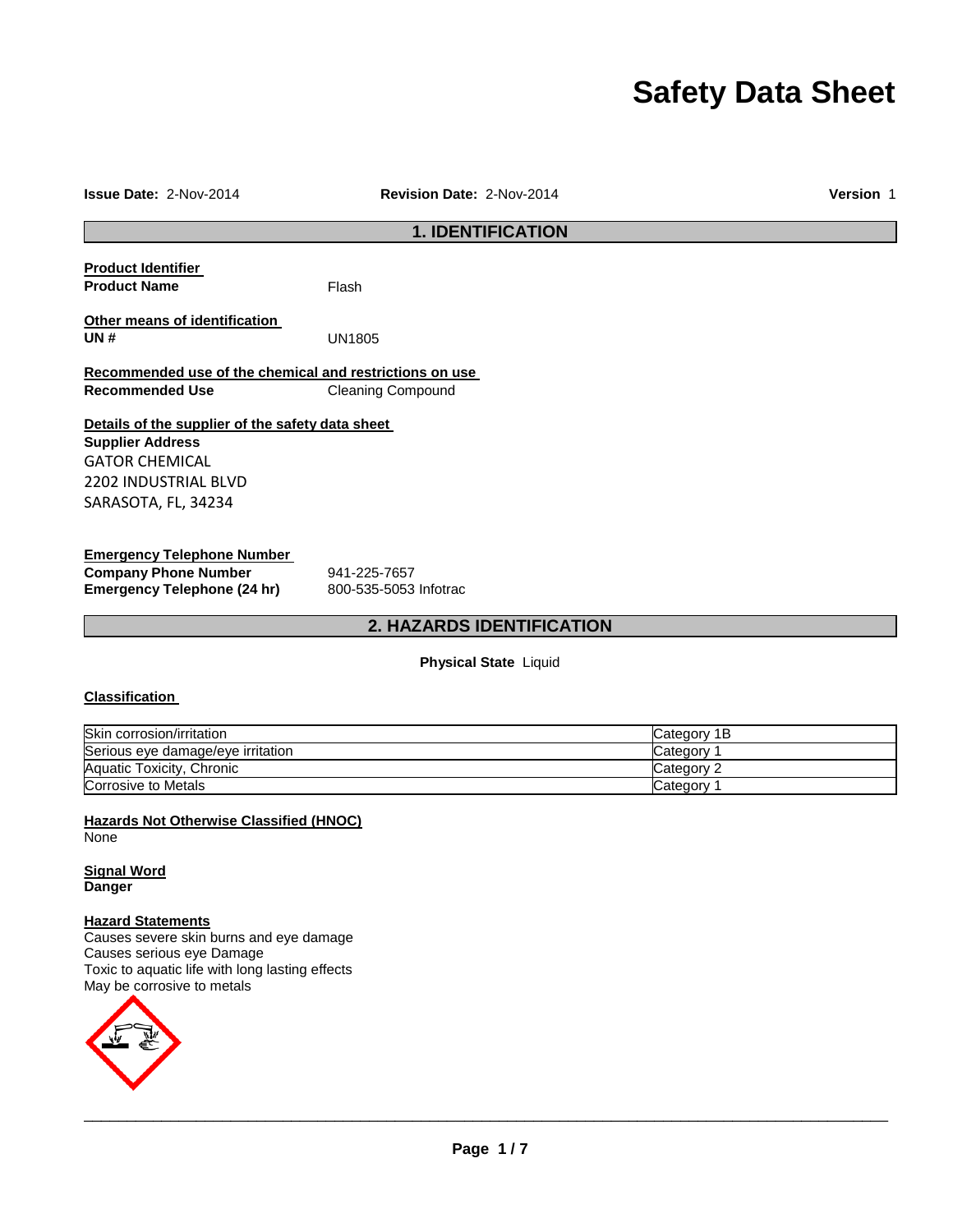#### **Precautionary Statements - Prevention**

Wash face, hands and any exposed skin thoroughly after handling Do not breathe dust/fume/gas/mist/vapors/spray Wear protective gloves/protective clothing/eye protection/face protection Avoid release to the environment

#### **Precautionary Statements - Response**

IF ON SKIN (or hair): Remove/Take off immediately all contaminated clothing. Rinse skin with water/shower. Wash contaminated clothing before reuse. IF SWALLOWED: rinse mouth. Do NOT induce vomiting.. IF INHALED: Remove to fresh air and keep at rest in a position comfortable for breathing. Immediately call a Poison Center or doctor/physician. IF IN EYES: Rinse cautiously with water for several minutes. Remove contact lenses, if present and easy to do. Continue rinsing. If eye irritation persists: Get medical advice/attention. Collect spillage Keep only in original container

\_\_\_\_\_\_\_\_\_\_\_\_\_\_\_\_\_\_\_\_\_\_\_\_\_\_\_\_\_\_\_\_\_\_\_\_\_\_\_\_\_\_\_\_\_\_\_\_\_\_\_\_\_\_\_\_\_\_\_\_\_\_\_\_\_\_\_\_\_\_\_\_\_\_\_\_\_\_\_\_\_\_\_\_\_\_\_\_\_\_\_\_\_

#### **Precautionary Statements - Disposal**

Dispose of contents/container to an approved waste disposal plant

### **Precautionary Statements – Storage:**

Store Locked Up Store in corrosive resistant container with liner

#### **Other Hazards:**

Toxic to aquatic life with long lasting effects

### **3. COMPOSITION/INFORMATION ON INGREDIENTS**

| <b>Chemical Name</b>                  | <b>CAS No</b> | Weight-% |
|---------------------------------------|---------------|----------|
| <b>Phosphoric Acid</b>                | 7664-38-2     | 30-35    |
| Nonylphenol polyethylene glycol ether | 127087-87-0   |          |
|                                       |               |          |

\*\*If Chemical Name/CAS No is "proprietary" and/or Weight-% is listed as a range, the specific chemical identity and/or percentage of composition has been withheld as a trade secret.\*\*

### **4. FIRST-AID MEASURES**

#### **First Aid Measures**

| <b>Eye Contact</b>  | Rinse thoroughly with plenty of water for at least 15 minutes, lifting lower and upper eyelids.<br>Consult a physician.                                                |
|---------------------|------------------------------------------------------------------------------------------------------------------------------------------------------------------------|
| <b>Skin Contact</b> | Wash with soap and water. Take off contaminated clothing. Wash contaminated clothing<br>before reuse. If skin irritation or rash occurs: Get medical advice/attention. |
| <b>Inhalation</b>   | Remove to fresh air.                                                                                                                                                   |
| Ingestion           | Clean mouth with water and drink afterwards plenty of water.                                                                                                           |

#### **Most important symptoms and effects**

**Symptoms Contact may cause irritation and redness.** 

### **Indication of any immediate medical attention and special treatment needed**

**Notes to Physician Treat symptomatically.**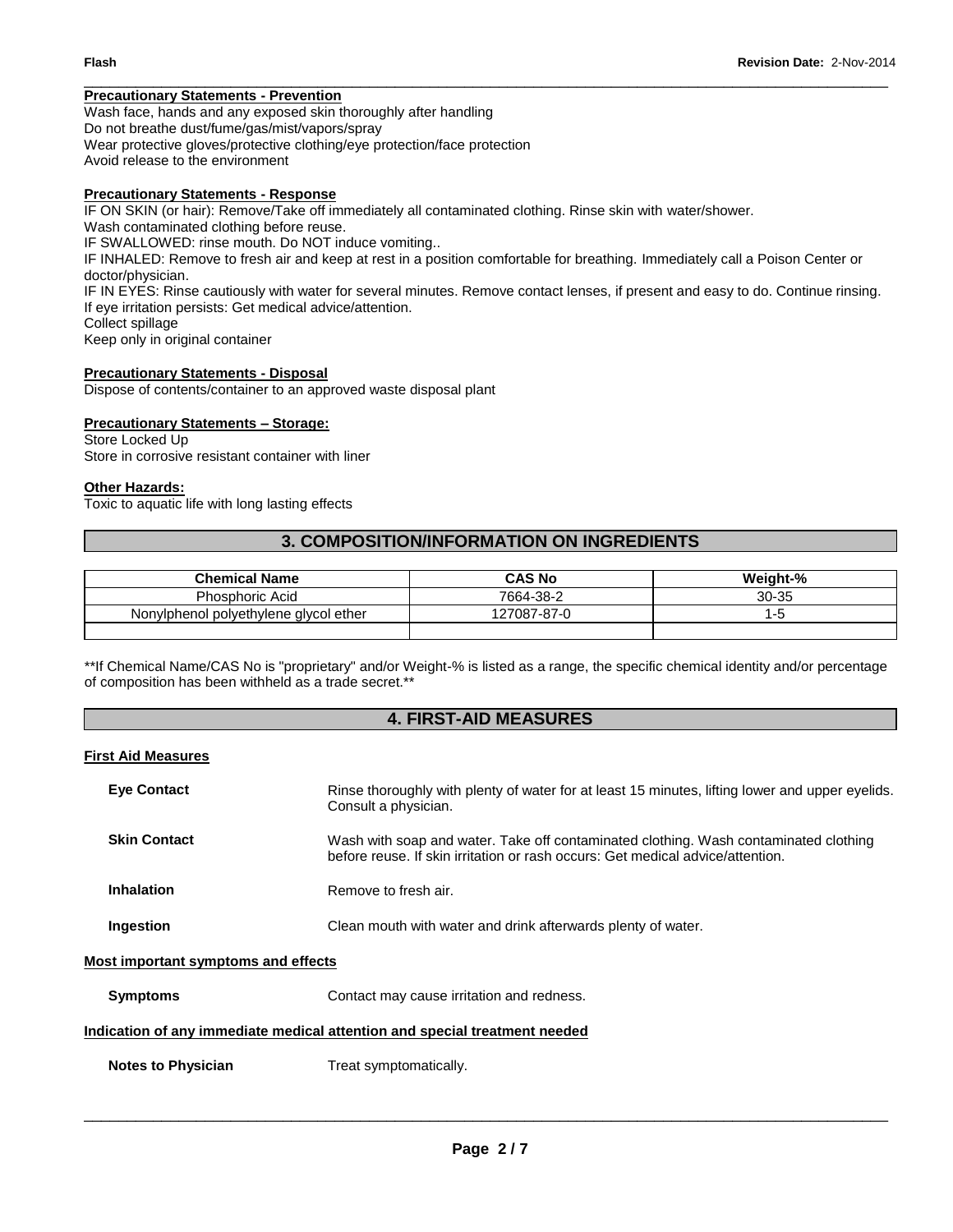#### \_\_\_\_\_\_\_\_\_\_\_\_\_\_\_\_\_\_\_\_\_\_\_\_\_\_\_\_\_\_\_\_\_\_\_\_\_\_\_\_\_\_\_\_\_\_\_\_\_\_\_\_\_\_\_\_\_\_\_\_\_\_\_\_\_\_\_\_\_\_\_\_\_\_\_\_\_\_\_\_\_\_\_\_\_\_\_\_\_\_\_\_\_ **5. FIRE-FIGHTING MEASURES**

# **Suitable Extinguishing Media**

Use extinguishing measures that are appropriate to local circumstances and the surrounding environment.

**Unsuitable Extinguishing Media** Not determined.

#### **Specific Hazards Arising from the Chemical**

Non-flammable solution.

#### **Protective equipment and precautions for firefighters**

As in any fire, wear self-contained breathing apparatus pressure-demand, MSHA/NIOSH (approved or equivalent) and full protective gear.

### **6. ACCIDENTAL RELEASE MEASURES**

#### **Personal precautions, protective equipment and emergency procedures**

| <b>Personal Precautions</b>                                  | Use personal protective equipment as required.                                                                                                                                                  |  |  |
|--------------------------------------------------------------|-------------------------------------------------------------------------------------------------------------------------------------------------------------------------------------------------|--|--|
| Methods and material for containment and cleaning up         |                                                                                                                                                                                                 |  |  |
| <b>Methods for Containment</b>                               | Prevent further leakage or spillage if safe to do so.                                                                                                                                           |  |  |
| <b>Methods for Clean-Up</b>                                  | Keep in suitable, closed containers for disposal.                                                                                                                                               |  |  |
|                                                              | 7. HANDLING AND STORAGE                                                                                                                                                                         |  |  |
| <u>Precautions for safe handling</u>                         |                                                                                                                                                                                                 |  |  |
| <b>Advice on Safe Handling</b>                               | Use personal protection recommended in Section 8. Wash thoroughly after handling.<br>Contaminated work clothing should not be allowed out of the workplace. Avoid breathing<br>vapors or mists. |  |  |
| Conditions for safe storage, including any incompatibilities |                                                                                                                                                                                                 |  |  |
| <b>Storage Conditions</b>                                    | Keep containers tightly closed in a dry, cool and well-ventilated place.                                                                                                                        |  |  |
| <b>Incompatible Materials</b>                                | None known based on information supplied.                                                                                                                                                       |  |  |
|                                                              |                                                                                                                                                                                                 |  |  |

# **8. EXPOSURE CONTROLS/PERSONAL PROTECTION**

**Exposure Guidelines Exposure limits noted for ingredient(s)** 

| <b>Chemical Name</b>         | <b>ACGIH TLV</b>              | <b>OSHA PEL</b>               | <b>NIOSH IDLH</b>      |
|------------------------------|-------------------------------|-------------------------------|------------------------|
| Phosphoric Acid<br>7664-38-2 | TWA: $1 \text{ mg}/\text{M}3$ | TWA: $1 \text{ mg}/\text{M}3$ | TWA: $1 \text{ mg}/M3$ |

#### **Appropriate engineering controls**

**Engineering Controls Apply technical measures to comply with the occupational exposure limits.** 

#### **Individual protection measures, such as personal protective equipment**

**Eye/Face Protection** Avoid contact with eyes.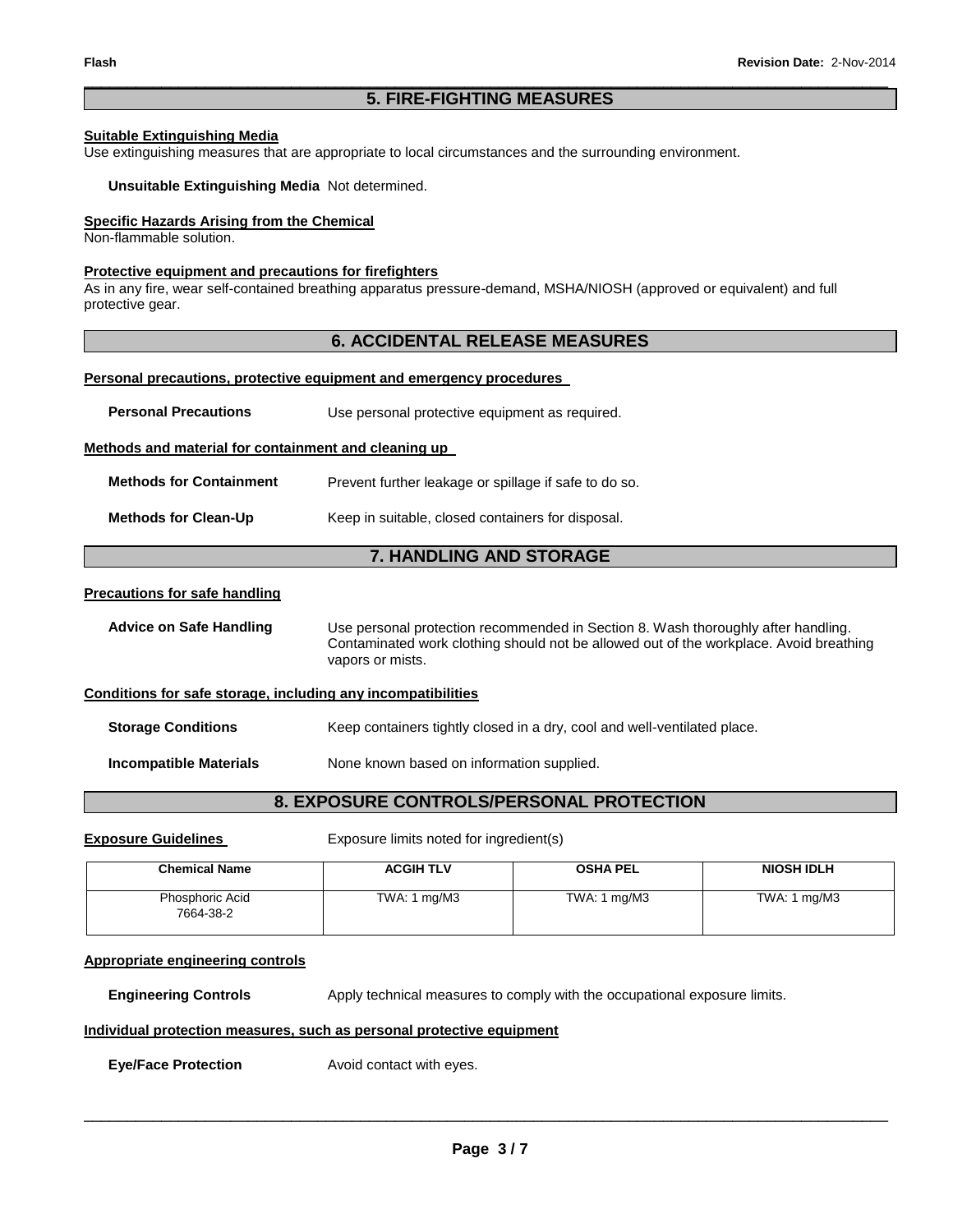**Skin and Body Protection** Wear suitable protective clothing.

**Respiratory Protection** Ensure adequate ventilation, especially in confined areas.

**General Hygiene Considerations** Handle in accordance with good industrial hygiene and safety practice.

# **9. PHYSICAL AND CHEMICAL PROPERTIES**

\_\_\_\_\_\_\_\_\_\_\_\_\_\_\_\_\_\_\_\_\_\_\_\_\_\_\_\_\_\_\_\_\_\_\_\_\_\_\_\_\_\_\_\_\_\_\_\_\_\_\_\_\_\_\_\_\_\_\_\_\_\_\_\_\_\_\_\_\_\_\_\_\_\_\_\_\_\_\_\_\_\_\_\_\_\_\_\_\_\_\_\_\_

#### **Information on basic physical and chemical properties**

| <b>Physical State</b><br>Appearance<br>Color | Liquid<br>Not determined<br>Not determined | Odor<br><b>Odor Threshold</b> | Not determined<br>Not determined |
|----------------------------------------------|--------------------------------------------|-------------------------------|----------------------------------|
| <b>Property</b>                              | <b>Values</b>                              | Remarks • Method              |                                  |
| рH                                           | $1 - 2$                                    |                               |                                  |
| <b>Melting Point/Freezing Point</b>          | Not determined                             |                               |                                  |
| <b>Boiling Point/Boiling Range</b>           | Not determined                             |                               |                                  |
| <b>Flash Point</b>                           | Not determined                             |                               |                                  |
| <b>Evaporation Rate</b>                      | Not determined                             |                               |                                  |
| Flammability (Solid, Gas)                    | n/a-liquid                                 |                               |                                  |
| Upper Flammability Limits                    | Not determined                             |                               |                                  |
| Lower Flammability Limit                     | Not determined                             |                               |                                  |
| Vapor Pressure                               | Not determined                             |                               |                                  |
| Vapor Density                                | Not determined                             |                               |                                  |
| <b>Specific Gravity</b>                      | Not determined                             |                               |                                  |
| <b>Water Solubility</b>                      | Not determined                             |                               |                                  |
| Solubility in other solvents                 | Not determined                             |                               |                                  |
| <b>Partition Coefficient</b>                 | Not determined                             |                               |                                  |
| <b>Auto-ignition Temperature</b>             | Not determined                             |                               |                                  |
| <b>Decomposition Temperature</b>             | Not determined                             |                               |                                  |
| Kinematic Viscosity                          | Not determined                             |                               |                                  |
| <b>Dynamic Viscosity</b>                     | Not determined                             |                               |                                  |
| <b>Explosive Properties</b>                  | Not determined                             |                               |                                  |
| <b>Oxidizing Properties</b>                  | Not determined                             |                               |                                  |

# **10. STABILITY AND REACTIVITY**

#### **Reactivity**

Not reactive under normal conditions.

#### **Chemical Stability**

Stable under recommended storage conditions.

#### **Possibility of Hazardous Reactions**

None under normal processing.

#### **Conditions to Avoid**

Keep out of reach of children.

#### **Incompatible Materials**

None known based on information supplied.

#### **Hazardous Decomposition Products**

None known based on information supplied.

# **11. TOXICOLOGICAL INFORMATION**

**Information on likely routes of exposure**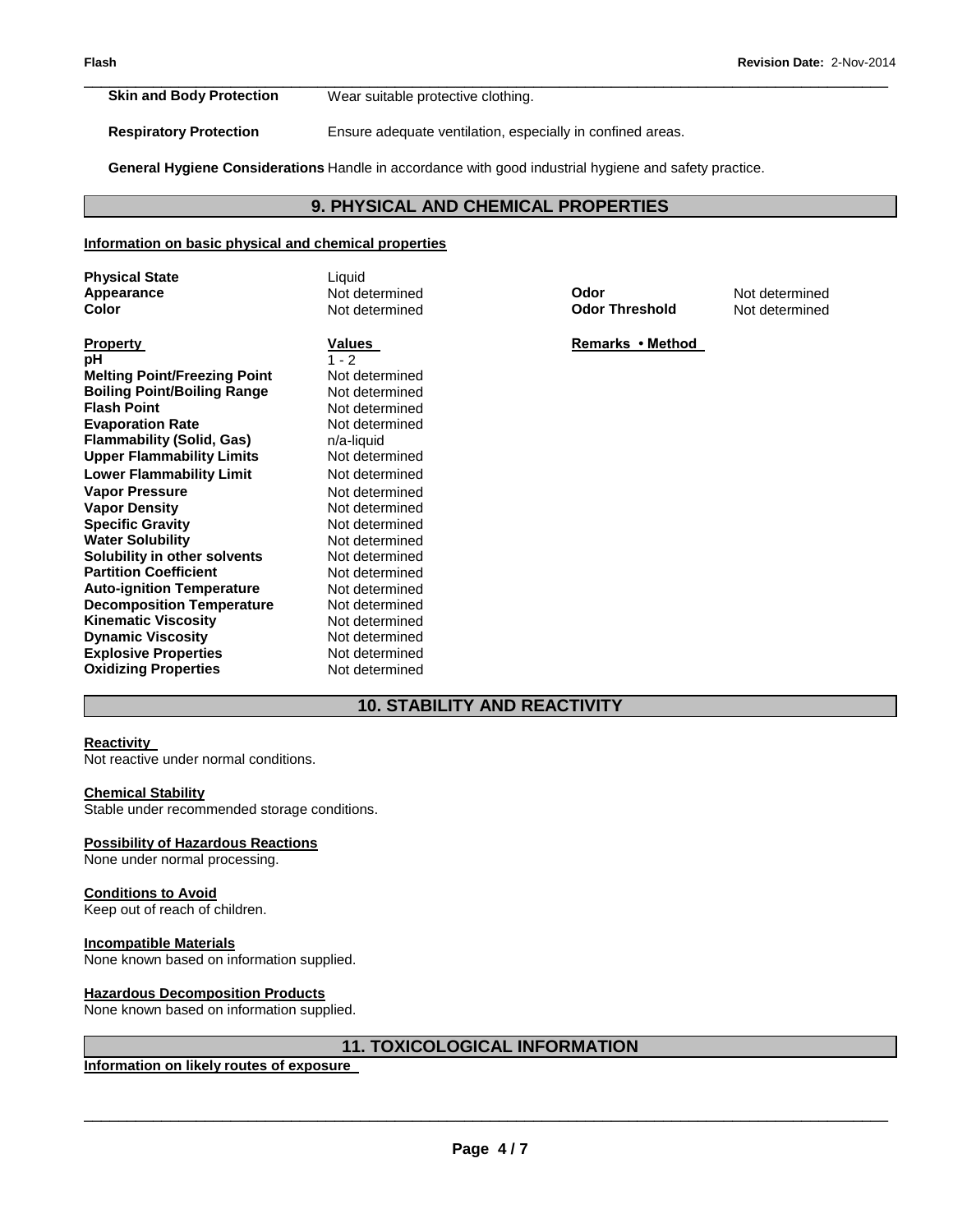| <b>Product Information</b> |                                                                                                      |
|----------------------------|------------------------------------------------------------------------------------------------------|
| <b>Eye Contact</b>         | Avoid contact with eyes.                                                                             |
| <b>Skin Contact</b>        | May cause an allergic skin reaction. Causes skin irritation. May be harmful in contact with<br>skin. |
| <b>Inhalation</b>          | Avoid breathing vapors or mists.                                                                     |
| Ingestion                  | Do not taste or swallow.                                                                             |

\_\_\_\_\_\_\_\_\_\_\_\_\_\_\_\_\_\_\_\_\_\_\_\_\_\_\_\_\_\_\_\_\_\_\_\_\_\_\_\_\_\_\_\_\_\_\_\_\_\_\_\_\_\_\_\_\_\_\_\_\_\_\_\_\_\_\_\_\_\_\_\_\_\_\_\_\_\_\_\_\_\_\_\_\_\_\_\_\_\_\_\_\_

#### **Component Information**

| <b>Chemical Name</b>                                 | Oral LD50            | <b>Dermal LD50</b>       | <b>Inhalation LC50</b>       |  |
|------------------------------------------------------|----------------------|--------------------------|------------------------------|--|
| <b>Phosphoric Acid</b><br>7664-38-2                  | 1530 mg/kg (Rat)     | 2740 mg/Kg (Rabbit)      | > 850 mg/M3 (Rat)            |  |
|                                                      |                      |                          |                              |  |
| Nonylphenol polyethylene glycol<br>ether 127087-87-0 | 960-6980 mg/kg (Rat) | 2000-2991 mg/kg (Rabbit) | 1.15 mg/L (Rat) Aerosol, 4 h |  |

#### **Information on physical, chemical and toxicological effects**

**Symptoms** Please see section 4 of this SDS for symptoms.

#### **Delayed and immediate effects as well as chronic effects from short and long-term exposure**

**Carcinogenicity Not classifiable as a human carcinogen.** 

#### **Numerical measures of toxicity**

Calculated ATC (Oral) of this mixture is >2500 mg/L

# **12. ECOLOGICAL INFORMATION**

# **Ecotoxicity Toxic to aquatic life with long lasting effects**

| <b>Chemical Name</b>                              | Algae/aquatic plants | <b>Fish</b>                                     | <b>Toxicity to</b><br>microorganisms  | <b>Crustacea</b>                        |
|---------------------------------------------------|----------------------|-------------------------------------------------|---------------------------------------|-----------------------------------------|
| Phosphoric Acid<br>7664-38-2                      |                      | Fish: Mosquito Fish: LC50 =<br>138 mg/L; 96 Hr; |                                       |                                         |
| Nonylphenol, branched,<br>ethoxylated 127087-87-0 |                      | LC50: 3.8-6.2 mg/L; fathead<br>minnow. 96h      | $IC50: >1000$ mg/L,<br>Baacteria, 16h | LC50: 9.3-21.4 mg/L; Water<br>flea. 48h |
|                                                   |                      |                                                 |                                       |                                         |

#### **Persistence/Degradability**

Not determined.

#### **Bioaccumulation**

Not determined.

# **Mobility**

Not determined

# **Other Adverse Effects**

#### Not determined

# **13. DISPOSAL CONSIDERATIONS**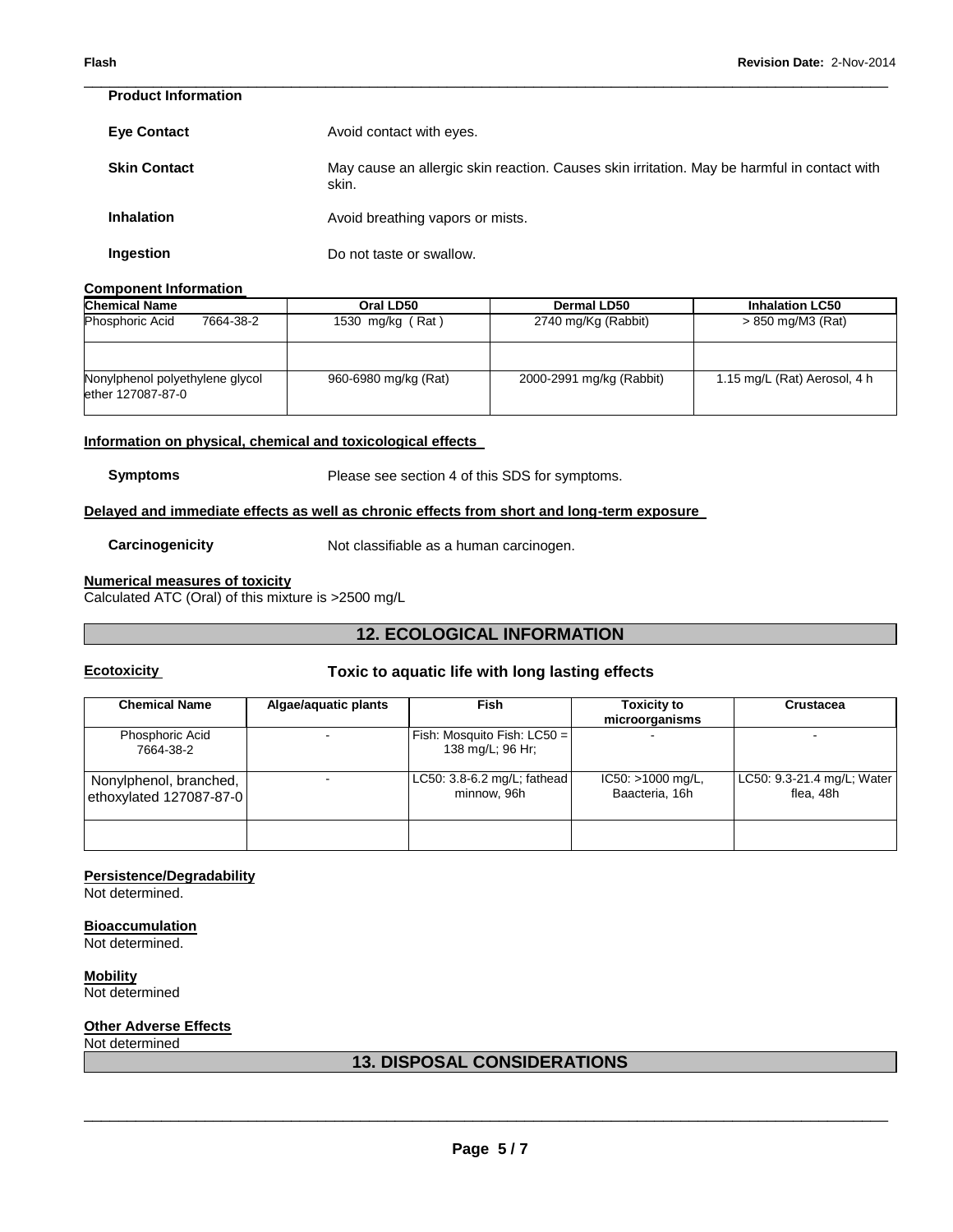#### \_\_\_\_\_\_\_\_\_\_\_\_\_\_\_\_\_\_\_\_\_\_\_\_\_\_\_\_\_\_\_\_\_\_\_\_\_\_\_\_\_\_\_\_\_\_\_\_\_\_\_\_\_\_\_\_\_\_\_\_\_\_\_\_\_\_\_\_\_\_\_\_\_\_\_\_\_\_\_\_\_\_\_\_\_\_\_\_\_\_\_\_\_ **Waste Treatment Methods**

| Disposal should be in accordance with applicable regional, national and local laws and<br>regulations.                         |
|--------------------------------------------------------------------------------------------------------------------------------|
| Disposal should be in accordance with applicable regional, national and local laws and<br>regulations.                         |
| <b>14. TRANSPORT INFORMATION</b>                                                                                               |
| Please see current shipping paper for most up to date shipping information, including<br>exemptions and special circumstances. |
| UN 1805, phosphoric acid solutions, 8, III                                                                                     |
|                                                                                                                                |

# **15. REGULATORY INFORMATION**

#### **International Inventories**

Not determined

#### **US Federal Regulations**

#### **CERCLA:**

| Chemical Name                       | : RQs<br><b>Hazardous Substances</b> | <b>CERCLA/SARA RQ</b> | <b>Reportable Quantity (RQ)</b> |
|-------------------------------------|--------------------------------------|-----------------------|---------------------------------|
| <b>Phosphoric Acid</b><br>7664-38-2 |                                      |                       | 5000 lbs                        |

#### **SARA 313**

This material does not contain any chemical components with known CAS numbers that exceed the threshold reporting levels established by SARA Title III, Section 313.

#### **CWA (Clean Water Act)**

| <b>Chemical Name</b>         | <b>CWA - Reportable</b><br>Quantities | <b>CWA - Toxic Pollutants</b> | <b>CWA - Priority Pollutants</b> | <b>CWA - Hazardous</b><br><b>Substances</b> |
|------------------------------|---------------------------------------|-------------------------------|----------------------------------|---------------------------------------------|
| Phosphoric Acid<br>7664-38-2 |                                       |                               |                                  |                                             |

#### **US State Regulations**

#### **U.S. State Right-to-Know Regulations**

| <b>Chemical Name</b>                              | New Jersey | <b>Massachusetts</b> | Pennsylvania |
|---------------------------------------------------|------------|----------------------|--------------|
| Phosphoric Acid                                   |            |                      |              |
| Nonylphenol, branched,<br>ethoxylated 127087-87-0 |            |                      |              |
|                                                   |            |                      |              |

# **16. OTHER INFORMATION**

| Issue Date:           | 2-Nov-2014 |  |
|-----------------------|------------|--|
| <b>Revision Date:</b> | 2-Nov-2014 |  |
| <b>Revision Note:</b> | New format |  |

#### **Disclaimer**

**The information provided in this Safety Data Sheet is correct to the best of our knowledge, information and belief at the date of its publication. The information given is designed only as a guidance for safe handling, use, processing, storage, transportation, disposal and release and is not to be considered a warranty or quality specification. The information**